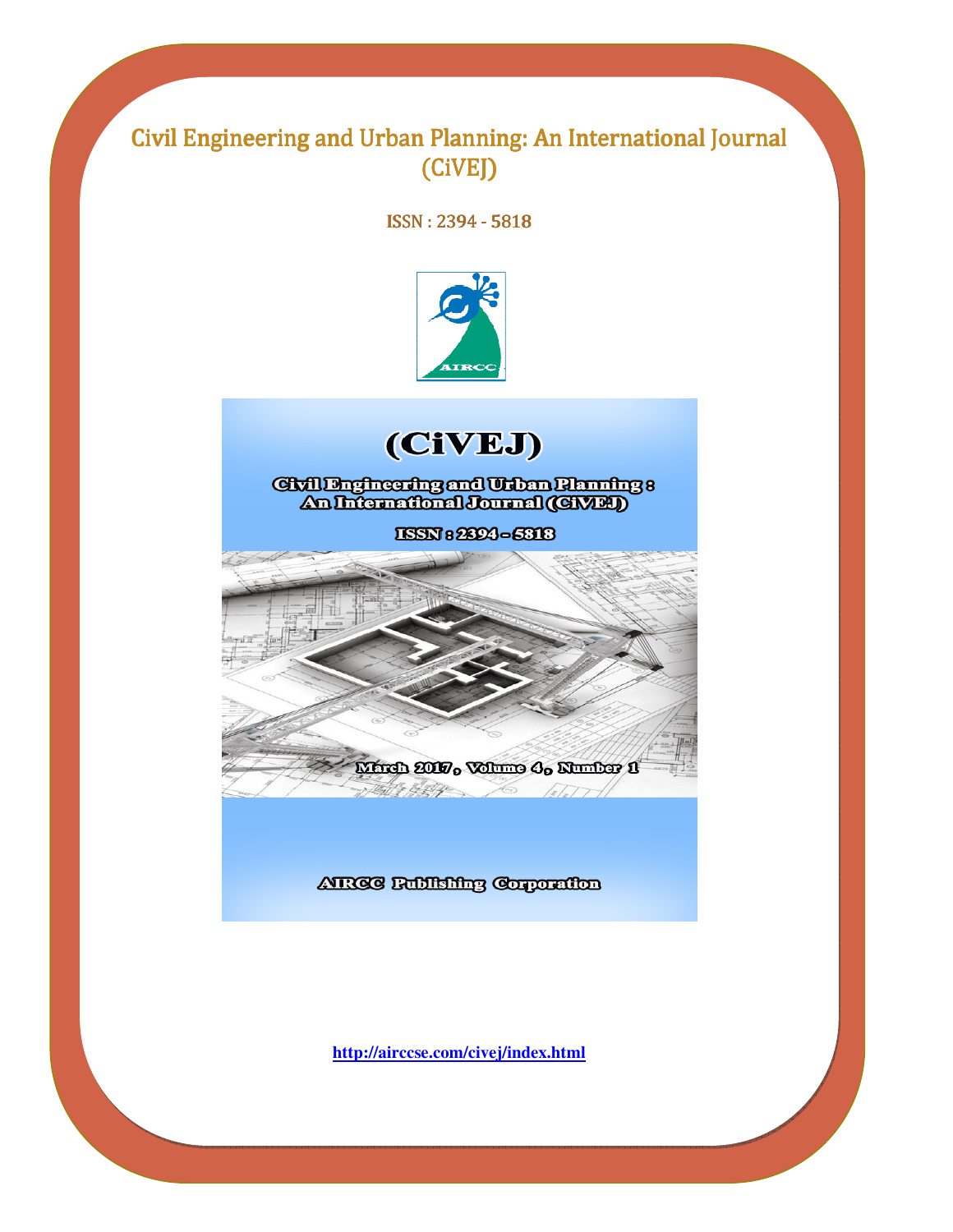# **SCOPE OF THE JOURNAL**

Civil Engineering and Urban Planning: An International Journal (CiVEJ) is an open-access, peer-reviewed journal that publishes articles which contribute new results in all areas of the Civil Engineering and Urban Planning. The journal is devoted to the publication of high quality papers on theoretical and practical aspects of Civil Engineering and Urban Planning. The goal of this journal is to bring together researchers and practitioners from academia and industry to focus on Civil Engineering and Urban Planning advancements, and establishing new collaborations in these areas. Original research papers, state-of-the-art reviews are invited for publication in all areas of Civil Engineering and Urban Planning.

All submissions must describe original research, not published or currently under review for another conference or journal.

#### **Topics of interest**

- Civil Engineering Profession / Education
- Construction Safety & Fire Engineering
- Disaster Mitigation & Management
- Earthquake Resistant Design Practices
- Environmental Engineering & Management
- Foundations In Problematic Soils
- Geo-environmental Engineering
- GIS & Remote Sensing
- Ground Improvement Techniques
- Health, Safety & Environment
- Infrastructure Engineering
- Irrigation, Water Resources & Management
- **Modern Construction Materials**
- Retrofitting / Rehabilitation Of Structures
- Sustainable Development & Construction
- Transportation Engineering & Traffic Planning
- Urban planning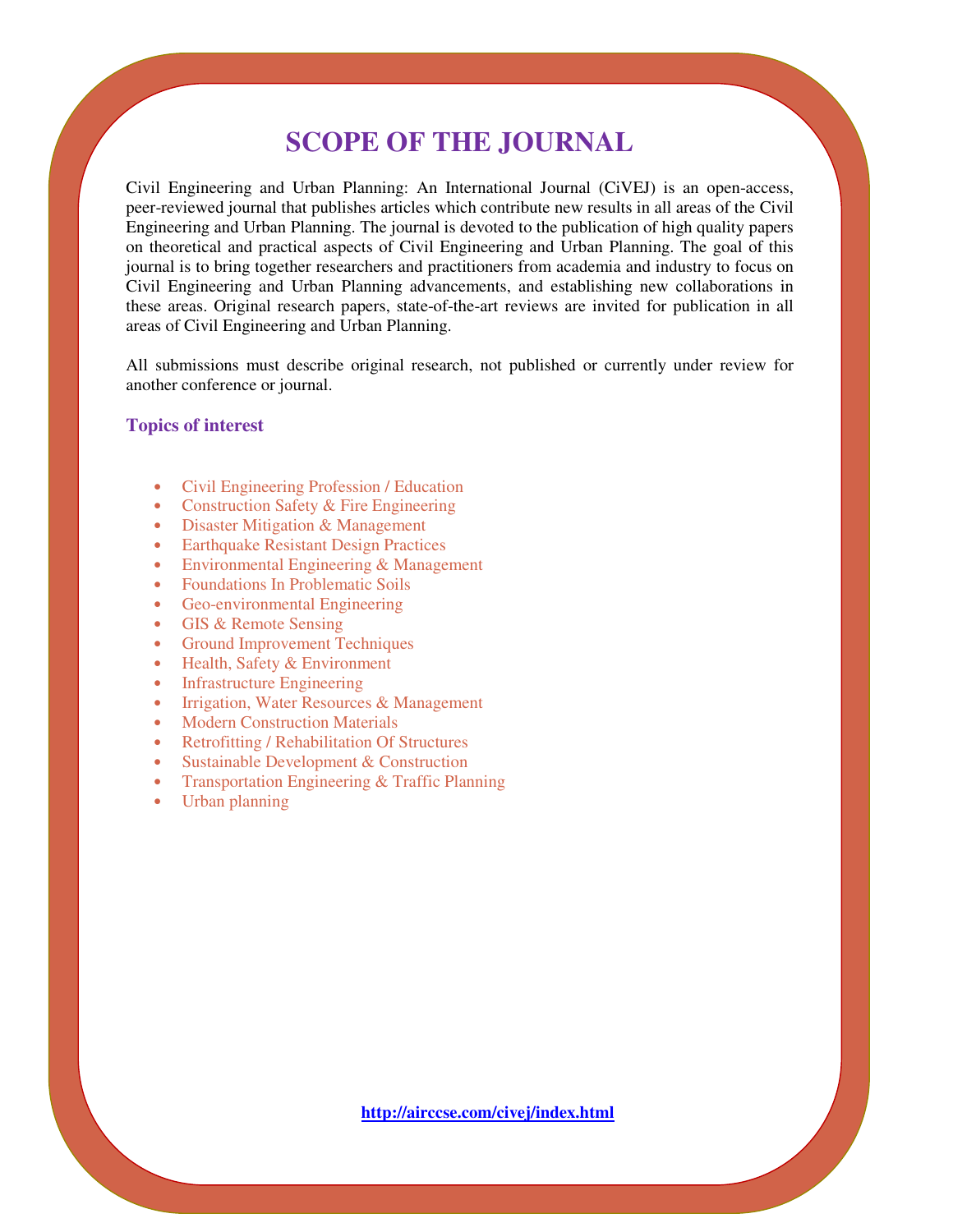# **Members of the Editorial Board**

## **Editorial Board**

Anita Jain, Maulana Azad National Institute of Technology, India Gfsudha, Pondicherry Engineering college, India J.Gnana Jayanthi, J.J. College of Engineering and Technology, India Karunakaran, Kongu Engineering College, India N.Bhalaji, Tagore Engineering college, India Sandeep Chaware, Bivrabai Sawant College of Engineering & Research, India Satyendra Kumar Swarnkar, S.R.Group of Institutions,India Selvakumar, GKM College of Engineering & Technology, India Vadi ganesh, Kanchi Mamunivar Centre for PG Studies(Autonmous), India Denzel, National Taipei University of Technology, Taiwan C S Lamba, Rajasthan College of Engineering for Women Jaipur, India Somusivamani, Raja Doraisingam Govt. Arts College, India Anne Fitchett, University of the Witwatersrand, South Africa PNK Rao, Birla Institute of Technology & Science, South Africa V Vinayaga Ram, Birla Institute of Technology & Science, India Hui Yao,Michigan Technological University & Changsha University of Science and Technology, China Makhaly Ba, University of Thies, Senegal Brajadulal Chattopadhyay, Jadavpur University, India Beddar Miloud, M'sila University, Algeria Lan Lin, Concordia University, Canada Paula Lopez-Arce, University of Cergy-Pontoise, France F.Moghadas Nejad, Amirkabir University of Technology, Iran Zhao-Dong Xu, Southeast University, China William Wang, Quality Engineering Solutions Inc ,USA Ghanim Kashwani, American University of Sharjah, United Arab Emirates Vatsal Patel, Gujarat Technological University, India

**http://airccse.com/civej/index.html**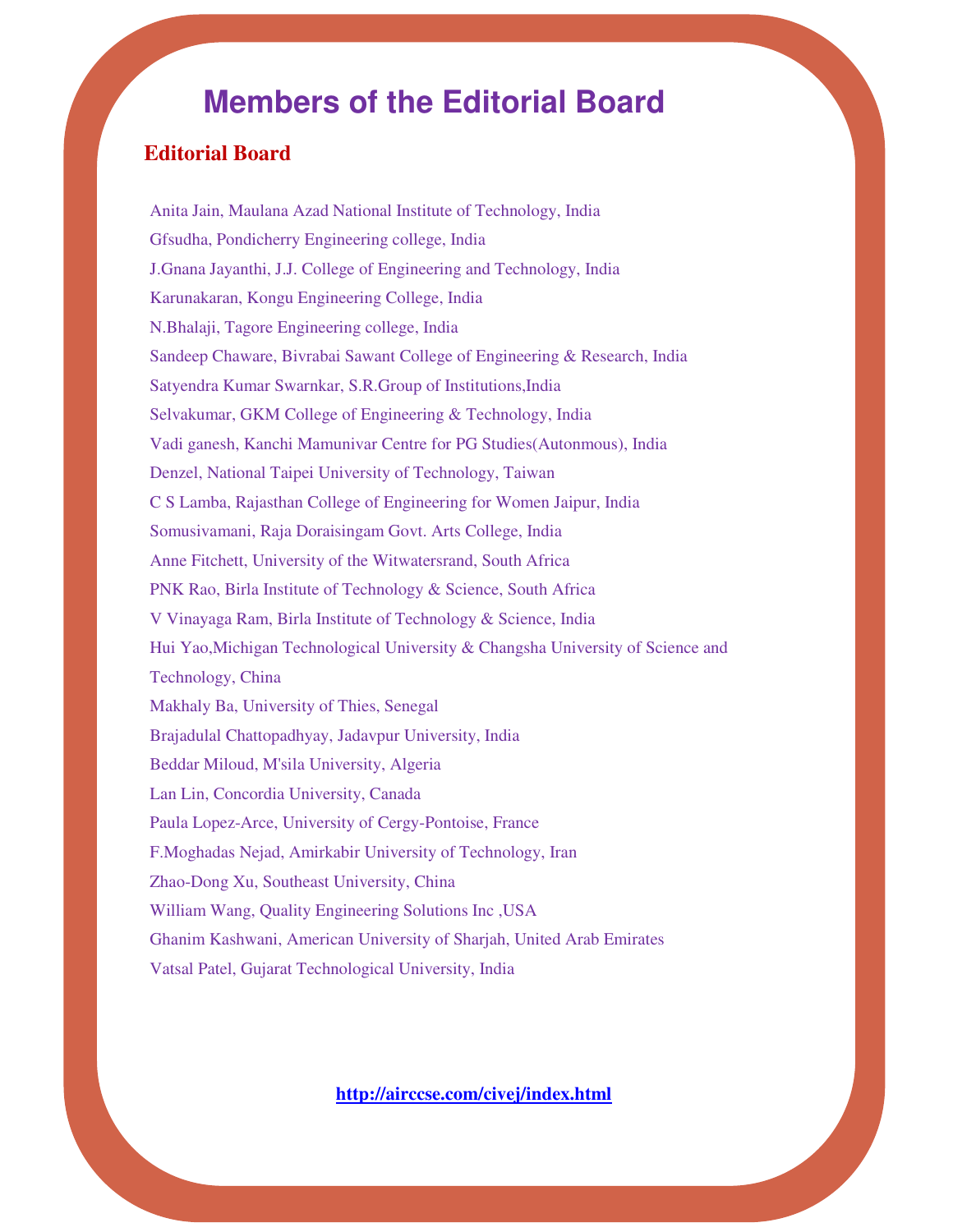Janusz Supernak, San Diego State University, USA Ying-Qing Guo, Nanjing Forestry University, China Ana Velosa, University of Aveiro, Portugal Seyed Arash Forough, Amirkabir University of Technology, Iran Alireza Azarhoosh, Amirkabir University of Technology, Iran Hector Enrique Rodriguez Lozoya, Universidad autonoma de sinaloa, Mexico Rongshuai Li, Engineering General Institute of Shanghai Construction Group, China Tsung-Lin Lee, Nan-Jeon University of Technology, Taiwan Mohamed Ismail, Hanyang university, S.Korea Gwan Gyu Lee, Kangwon National University, S.Korea Jorge de Brito, Instituto Superior Técnico, Portugal Gholamhossein Hamedi, Amirkabir University of Technology, Iran Atilla Akkoyunlu, Bogazici University, Turkey Abd Ei Halim, Carleton University, Canada Kemin Zhou, Huaqiao University, China A.Kaveh, Iran University of Science and Technology, Iran Quanmin Peng, Tianjin Chengjian University, China Muthuswamy Murali, Anna University, India Bahram Gharabaghi, University of Guelph, Canada Alex Apeagyei, University of Nottingham, United Kingdom Fei Song, Chang'An University, P.R. China G Y Sagar, School of Mathematics and Statistics, Ethiopia Denzel, National Taipei University of Technology, Taiwan C S Lamba, Rajasthan College of Engineering for Women Jaipur, India Somusivamani, Raja Doraisingam Govt. Arts College, India Anne Fitchett, University of the Witwatersrand, South Africa Sujit Talukdar, Gauhati University, India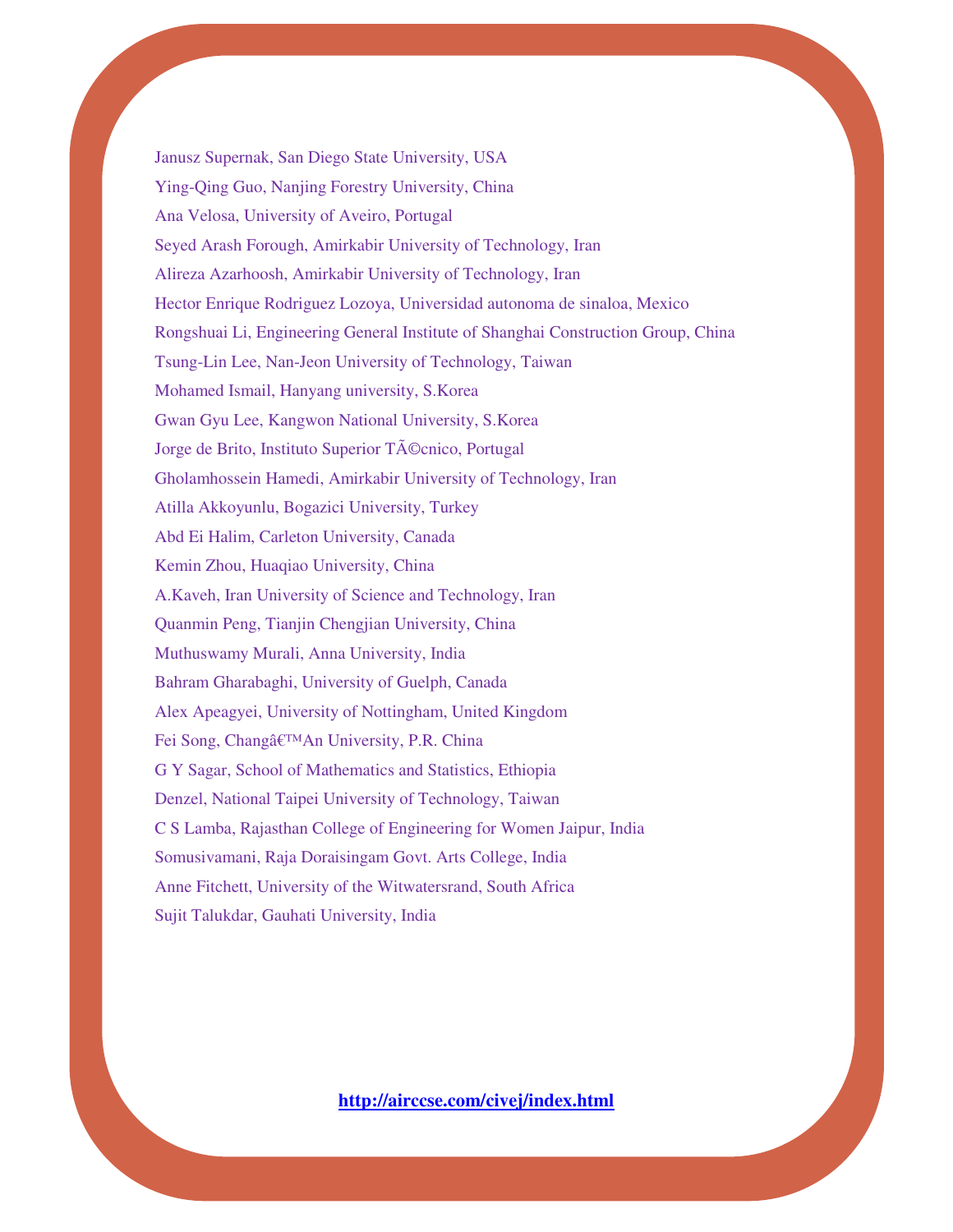Griengsak Kaewkulchai, Ubon Ratchathani University, Thailand Hamidi Abdul Aziz, Universiti Sains, Malaysia Halim, Carleton University, Canada Soumyabrata Mondal, Darjeeling Government College, India Ahmed Abdelraheem Farghaly, Sohag University, Egypt Young Chang, Cplus International, UAE V.Saraswathy, CSIR-Central Electrochemical Research Institute, India Faiq Mohammed, Al Nahrain university, Iraq Cristian Druta, Virginia Tech Transportation Institute, USA Luis Fillipe Miranda, University Lusíada, Portugal Seyed Mohamad Hosseini, Institute of Mazandaran, Iran Sujit Talukdar, GIMT-Tezpur, India Ngon Ngon Gilbert François, University of Douala, Cameroon